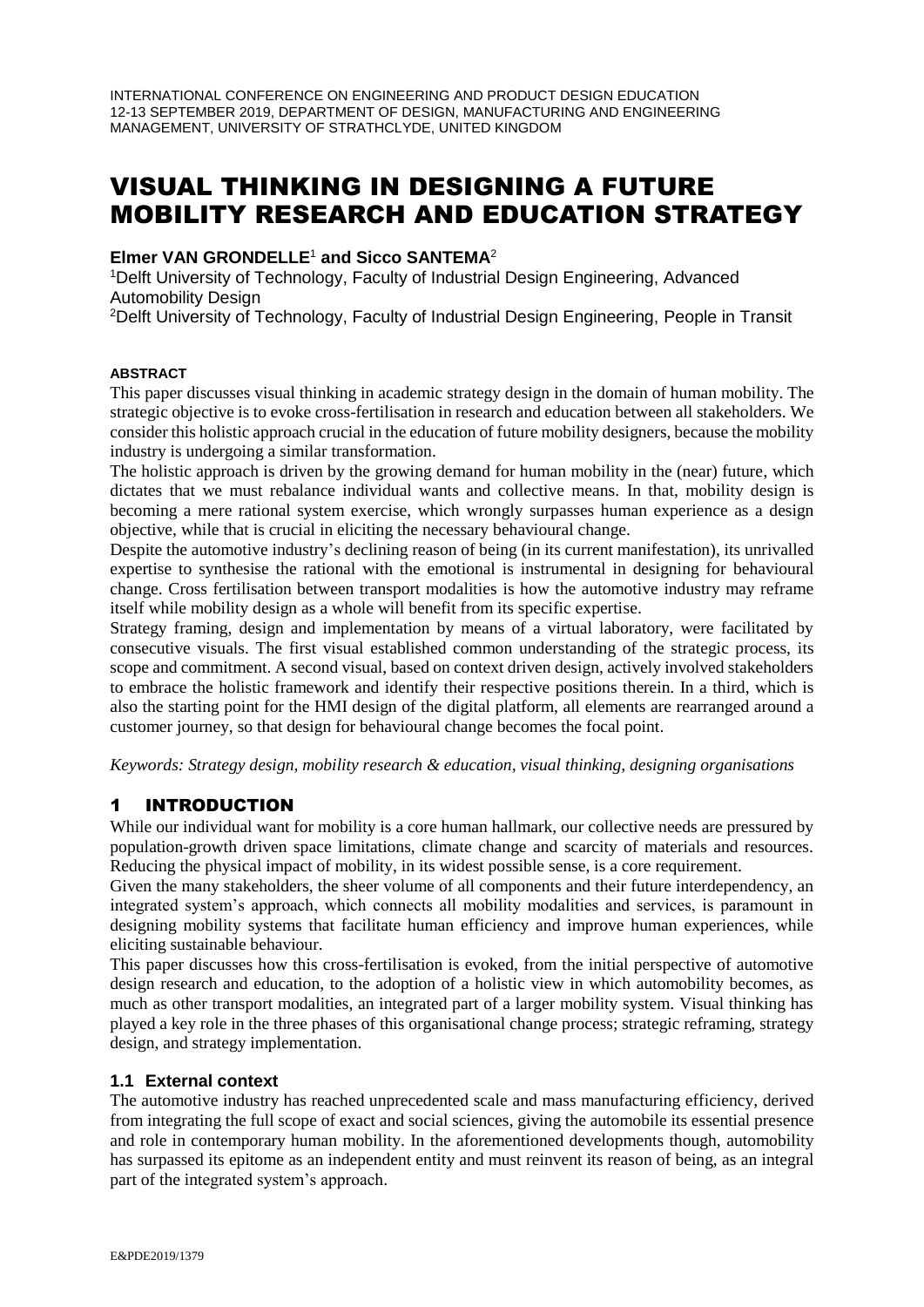Future human mobility design is becoming a rational system design exercise, predominantly driven by logistics and technological developments, surpassing deeply rooted emotional automobility values i.e. brand identity and its derived status, the suggestion of adventure and exploration and so forth.

True human mobility solutions though, must build on these vital emotional values, as they are instrumental in inspiring the aforementioned behavioural change and how to elicit that. Designing for behavioural change demands connecting all transport modalities and services and their underlying sciences in a holistic approach.

### **1.2 Internal context**

As academic researchers and educators, grooming the next generation of future-proof human (auto)mobility designers, we must be at the forefront of this paradigm change. We must embrace its complexity and adapt a similar holistic approach, evoking cross-fertilisation in research and education between departments, faculties and industrial partners.

Under the name People in Transit, human mobility is one of three strategic programmes of our Faculty of Design Engineering. Our mission in this strategic research domain is human centred by asking: *How can we provide people in transit a seamless experience across all underlying interlocking systems, fit for different types of travellers? By including various stakeholders, new technologies, digitisation and embracing the systems' complexity, the experience becomes the focus of the journey'*

Mobility research and education are facilitated through a large number of laboratories, spread out over the premises. These include Automotive Design facilities to design and test vehicle exterior and interiors on experience and comfort in e.g. autonomous driving, a Public Transport Laboratory where service and payment systems are being designed and tested, and an airplane fuselage for design and experimentation on boarding processes.

To facilitate the transition towards a holistic approach of mobility i.e. embracing complexity, a 'virtual laboratory' is being set-up in addition to these physical laboratories, to establish continuous and coherent interdisciplinary research. This virtual laboratory is being designed to actively evoke interaction between all involved parties, aimed at true mutual benefit, i.e. cross fertilisation. Mutual benefit will occur in obvious form, like sharing installations and research outcome, but is expected to go beyond in e.g. co-organising experiments to benefit multiple researchers. Most importantly the virtual laboratory must provoke academic and business stakeholders to cross domain boundaries, i.e. the boundaries between various transport modalities.

## 2 STRATEGIC REFRAMING

To visualise potential cross fertilisation in a complex organisation and beyond, available visual techniques such organisation flow charts do not satisfy, regardless of organisational structure e.g. hierarchical, matrix or even network [1]. They are static and display official and hierarchical connections between organisational bodies. Cross fertilisation by definition crosses those hierarchical boundaries.

To identify strategy components related to time, a visual was created. Horizontally a timeline displays strategic thinking, flowing from vision to mission, to strategy. Vertically three interrelated levels are depicted, inspired by context driven design processes such as VIP [2]. The upper level is the context level because a context determines the reason of being of any research or design project [3]. The middle level is that of the system and products (artefacts) form the lowest level.

Research topics are mapped out in the three levels to emphasise their meaning. Internal stakeholders are depicted below (laboratories i.e. researchers and educators) and external stakeholders are positioned above (industrial partners, national government and the EU). The visualisation of how stakeholders and research projects are connected is difficult because there is no hierarchy as in singular relationships, and none are constant over time. Unlike with a mind-map, in which the creation process is more important than the final visual outcome [4] because it facilitates an individual thinking process, this visual is intended to build understanding between involved parties, one cannot draw all exact connections while maintaining clarity. Nor would it contribute to the conversation as the purpose of this visual was to support strategic thinking and build a common understanding about what is means to 'embrace complexity'. To emphasise overall complexity rather than any specific connection an abstract image of a neural network was drawn.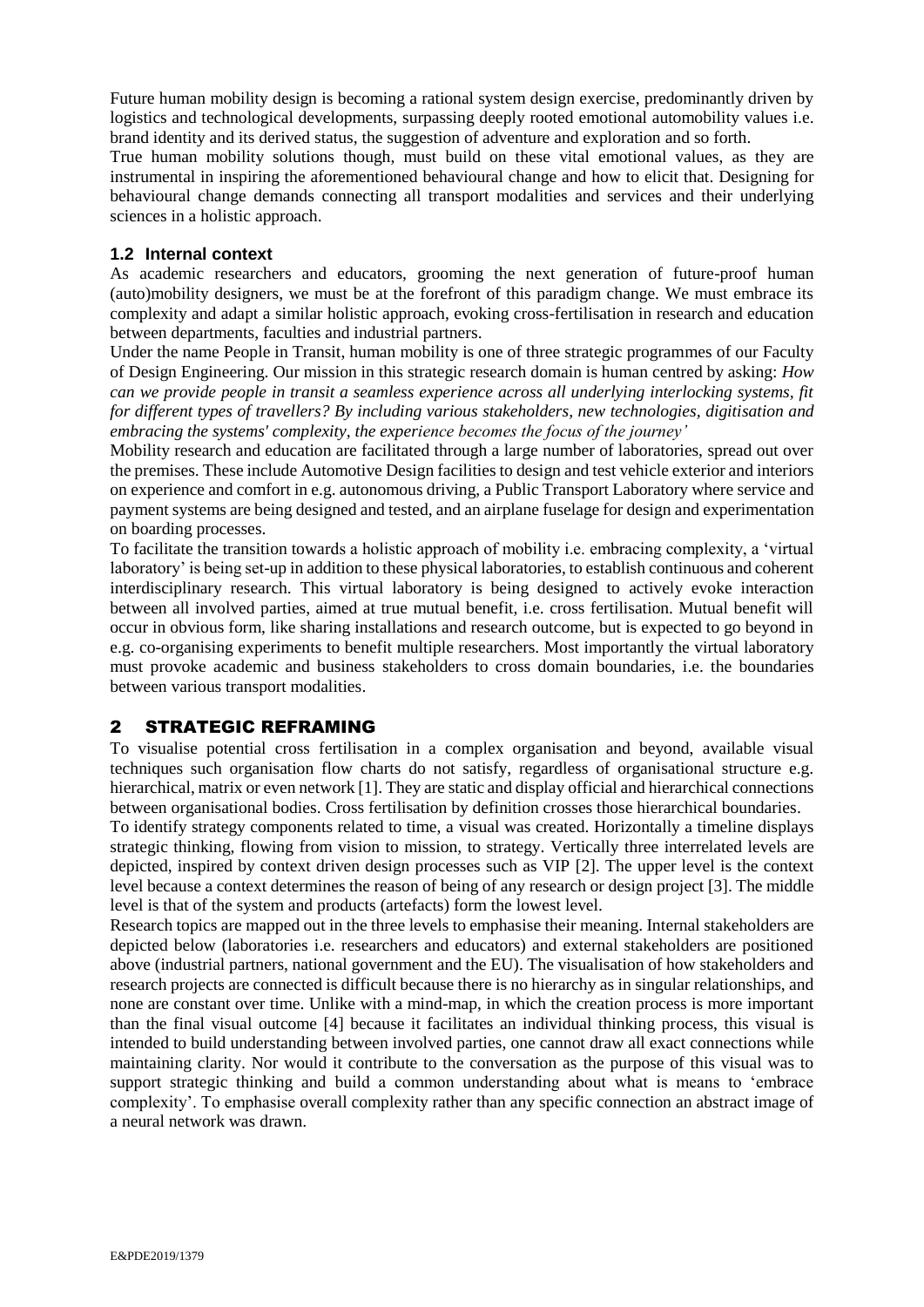

*Figure 1. Visual thinking to bring order in strategic complexity*

## 3 STRATEGY DESIGN

A second visual was constructed to enter talks with stakeholders about the positioning of their research in relation to the whole, to elicit their awareness of cross fertilisation potential. Existing management tools are designed to fit organisational structures [5], whose boundaries we are aiming to cross, and therefore not feasible. The two dimensions of the strategy visual as described in the previous paragraph (timeline and three levels) have been adapted. The timeline has been detailed and extended until 2040. Stakeholders in these negotiations have been asked to identify long-term (2040) and short-term (5 years) developments in human mobility, which they consider important for their research choices and planning, and interlinked education. As recognised, understanding context is as important as an understanding of technology in determining a product's, service or system's economic social sustainability i.e. its reason of being. Stakeholders participate actively, to assure a common understanding between disciplines [6]. They position their research, education and design projects in this framework, making their holistic relationships and opportunities to share knowledge, facilities and experimentation instantly visible. The idea is that, regardless on which level one operates (context, system or product), positioning research on both the timeline and its appropriate level, surfaces the coherence between all elements by which we identify cross fertilisation opportunities and maximise overall impact. Because both research and education (graduation projects) are embedded, instant implementation of research outcome into education accelerates the development of forefront mobility design and automobility design education, to ensure the employability of our future designers. The overarching long-term vision, which gives direction and connects projects, is likely to also identify research opportunities or the need to reframe existing research.

On *context level* projects we identify future human concerns, needs and desires. For example, to develop a future vision on the meaning of autonomous vehicles in society; develop an understanding about their role and potential competition with other transport modalities, or their social-psychological consequences like their potential to further blur the separation between work and private.

On *system level* we address the mediation between transport modalities, the mediation between machine data and cloud data connected i.e. the use of IoT technologies, or system design on e.g. luggage transfer scenarios and solutions for those traveling from or to an airport.

On *product level* actual vehicle development includes developing a vehicle entry design and design principles that connect interaction experience between transport modalities i.e. a range of vehicles (use clues, interfaces, connect experiences) and the research into and development of HMI to facilitate the transfer between levels of autonomous driving.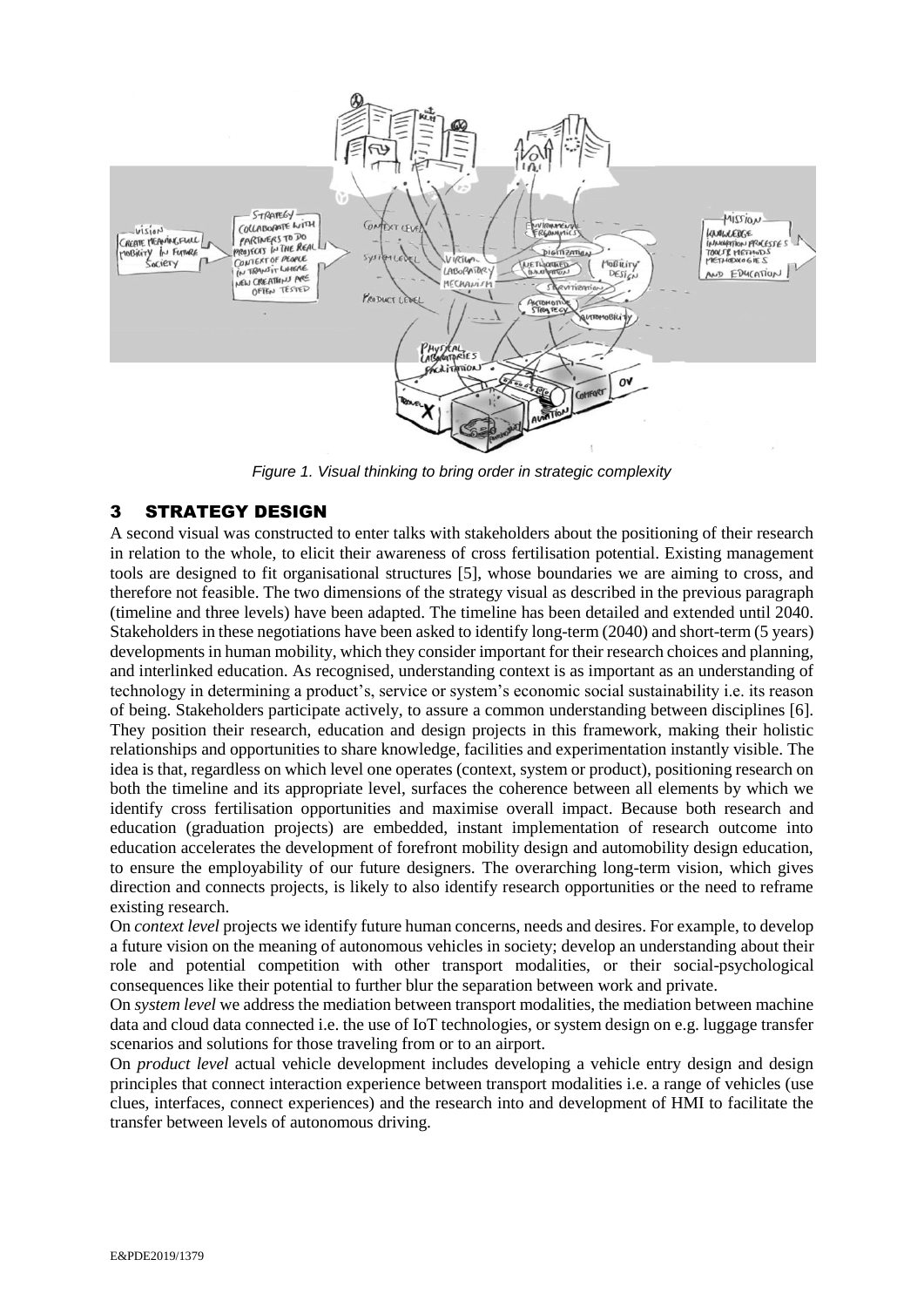

*Figure 2. Research mapped out over time and positioned in complexity*

Figure 2 is a snapshot of an ongoing A1 visual, which is drawn in negotiations with various stakeholders over time. Scaling down obscures details but it is shown for its entirety only. In this snapshot an example of potential cross fertilisation between three projects is depicted. Research on context level is concerned with user acceptance of autonomous vehicles around 2021, which connects to various system development projects on the interaction with non-autonomous vehicles, which than connects to HMI design research at product level. Interconnections and their potential for research and funding cooperations become instantly visible.

## 4 STRATEGY IMPLEMENTATIONS

The visual thinking in the previous paragraphs drives the development of the virtual laboratory i.e. a digital user-driven platform which actively elicits communication between all parties, aimed at cross fertilisation. Over time this mechanism must become self-maintaining and evoke voluntary and active cross fertilisation between all stakeholders.

While the development of visualising cross-fertilisation in two dimensions (time and levels), as described in the previous paragraph, creates first awareness of opportunities and potential value of crossfertilisation amongst researchers, a limitation of the visual is that organisational stakeholders, like owners and manufacturers of transport modalities, are not specifically visible. Those industrial and governmental stakeholders were only visible in the strategy visual.

End users i.e. travellers were not visible at all despite their central role in our mission's *seamless travel*. From their perspective, mobility means connecting departure location and destination, and even activities at their destination, if we consider experience and behavioural change as important as efficiency. This is new design perspective in mobility design throughout transport modalities, is possible because of the holistic approach.

A common and most appropriate means to visualise end user's activities and experience is a customer journey [8]. Therefore, a customer journey was the visualisation starting point for a visual, which allows all stakeholders to visually position their research and connect to related stakeholders. Seamless travel is the core timeline, incorporating all touch points in the system, including activities at the destination. Stakeholders are connected to their respective touch points directly or beyond, depending on their position in their respective value chains. Figure 3 shows the generic customer journey while in figure 4 some touch points have been filled in and stakeholders in the value chain for one touch point have been identified.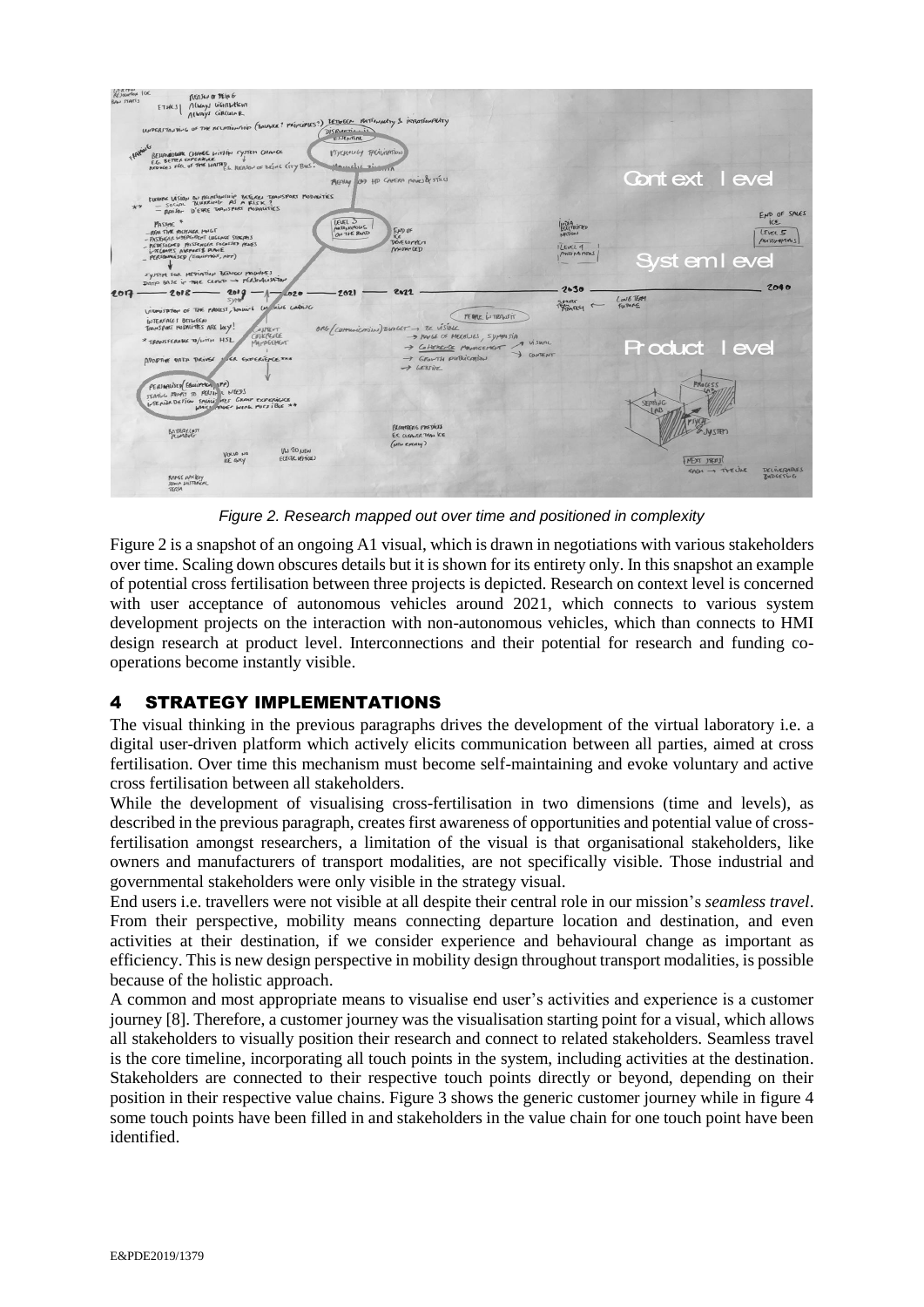

*Figure 3. Generic mobility customer journey and Figure 4. touch point with value chain*

The purpose of a conventional Value Chain though, is to visualise business flow in which Value refers to financial profit. It is not designed to share knowledge [9] i.e. evoke cross fertilisation. Cross fertilisation is evoked by connecting the three aforementioned and interconnected levels as derived from our holistic approach; context, system and product. These levels form the third dimension of the model. Although visual thinking is integral to design practice, its recognised application into other domains is relatively new. There is still little to none in-depth literature [10, 11] on visual thinking, often limited to an explanation of depicted images with little depth as to why specific views or colours were chosen. Third dimensions are sometimes added for aesthetic reason, but no insight was found on how to apply a third data dimension [11]. Figure 5 shows the customer journey with the third dimension added. Stakeholders in the value chain may now be identified at their respective level. In figure 6, which is another view, an example how identified potential for cross fertilisation may be displayed across context, system and product level.



*Figure 5. Customer journey at three levels and Figure 6, identified cross fertilisation*

#### **4.1 From static to dynamic**

Up to the current status of the process static visuals, either hand-drawn or computer-generated, were used to share with stakeholders and fill in specific research topics and their embedding in the overall complexity on an experimental scale. For the virtual laboratory to develop itself across the complex network of all stakeholders and become self-maintaining, a digital platform is being developed.

This platform must initially facilitate a number of filling actions and meet several conditions. After a user 'fills in' the system, positioning and framing their research or project, the system must recognise potential connections to other research and projects in the system. The platform must also actively setup communication with and between users to maintain information extraction on e.g. upcoming experimentation. By actively sharing resources, experimentation and data the scientific process also becomes more efficient. Knowledge must only be generated once and becomes available earlier, including supporting services like finance and valorisation.